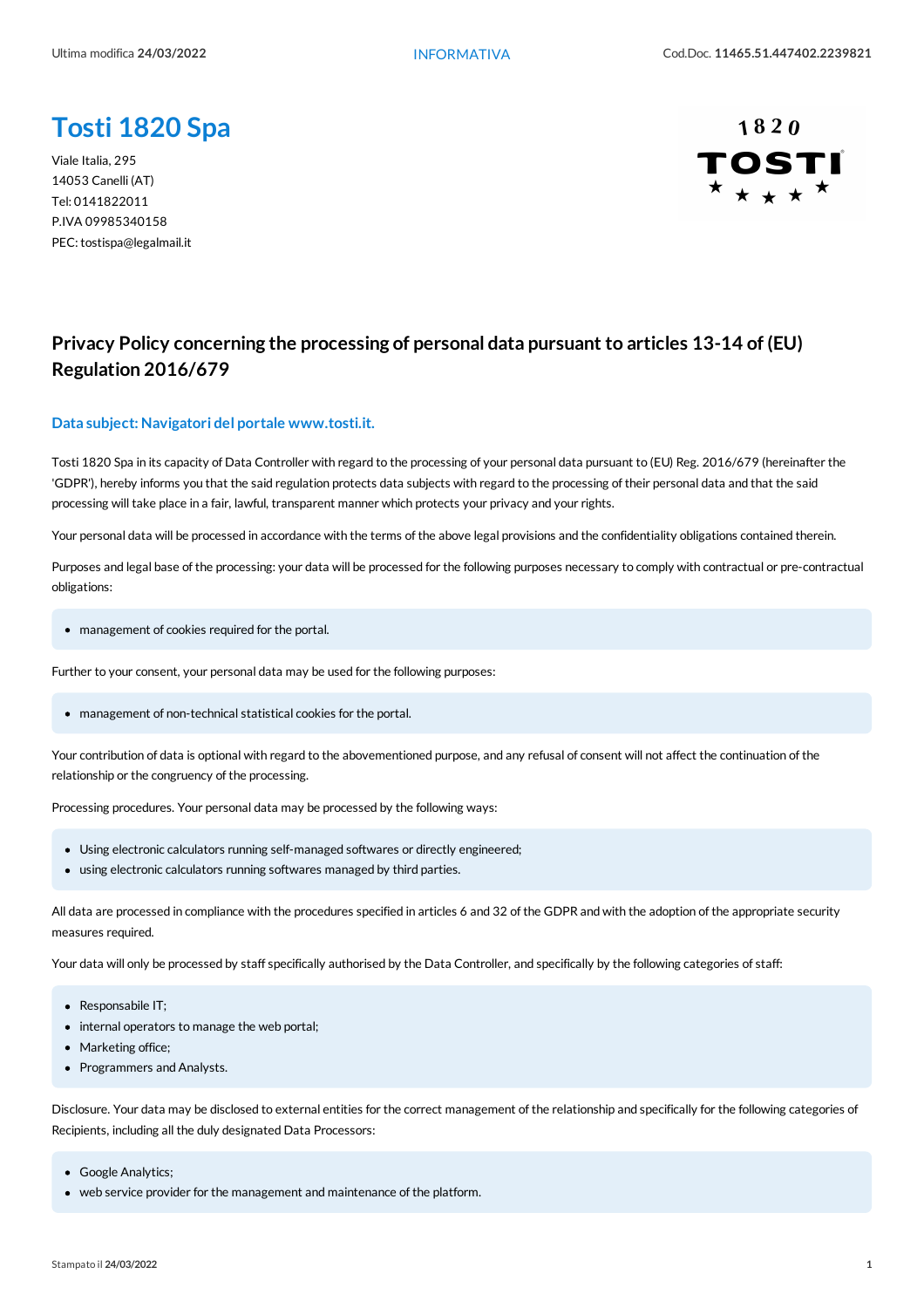Communications to Third Parties: Your data may be communicated to external parties for the proper management of the relationship and in particular to the following categories of recipients identified as Third Parties:

- Google https://policies.google.com/privacy?hl=en;
- Polylang https://polylang.pro/privacy-policy/.

Distribution: Your personal data will not be distributed in any way.

Your personal data may also be transferred, only for the aforesaid purposes, to the following countries:

• EU countries.

Data Storage Period. In accordance with the principles of lawfulness, limitation of purpose and minimisation of data, pursuant to art. 5 of the GDPR, the data storage period for your personal data is:

- 1 giorni: Google Analytics;
- 365 giorni: Polylang;
- 730 giorni: Google Analytics;
- Sessione: Google Analytics.

Cookie management: in case you have doubts or concerns about the use of cookies you can always intervene to prevent the setting and reading, for example by changing the privacy settings in your browser in order to block certain types.

Since each browser - and often different versions of the same browser - also differ significantly from each other if you prefer to act independently through the preferences of your browser, you can find detailed information about the procedure required in the guide of your browser. For an overview of the most common browsing modes, please visit www.cookiepedia.co.uk.

Advertising companies also allow you to opt out ofreceiving targeted ads, if desired. This does not prevent the setting ofcookies, but interrupts the use and collection of some data by these companies.

For more information and cancellation options, visit www.youronlinechoices.eu/.

Data Controller: the Data Controller, as defined by the Law, is Tosti 1820 Spa (Viale Italia, 295 , 14053 Canelli (AT); VAT number: 09985340158; contactable at the following addresses: E-mail: info@tosti.it; Phone number: 0141822011) in the person of its current legal representative.

You are entitled, by application to the Data Controller, to obtain the erasure (right to be forgotten), restriction, updating, rectification and portability of your personal data, to object to their processing, and in general to exercise all your rights under articles 15, 16, 17, 18, 19, 20, 21 and 22 of the GDPR.

Youmay also examine whenever you like the updated version of the present report by connecting to the following web site <https://www.privacylab.it/informativa.php?11465447402&lang=en>.

### **Regulation (EU) 2016/679: Articles 15, 16, 17, 18, 19, 20, 21, 22 - Rights of the Data Subject**

1. The data subject has the right to obtain confirmation as to whether or not personal data concerning him or her exist, regardless of their being already recorded, and disclosure ofsuch data in intelligible form, and the right to lodge a complaint with the supervisory authority.

2. The data subject has the right to be informed of:

- a. the source of the personal data;
- b. the purposes and methods of processing;
- c. the logic applied if the data are processed by electronic devices;
- d. the identification data concerning the Data Controller, the Data Processors and the representative designated as per article 5, comma 2;
- e. the entities or categories of entity to whom or which the personal data may be disclosed and who or which may get to know said data as designated representative in the State's territory, as data processors or as persons in charge of the processing.

#### 3. The data subject is entitled to obtain: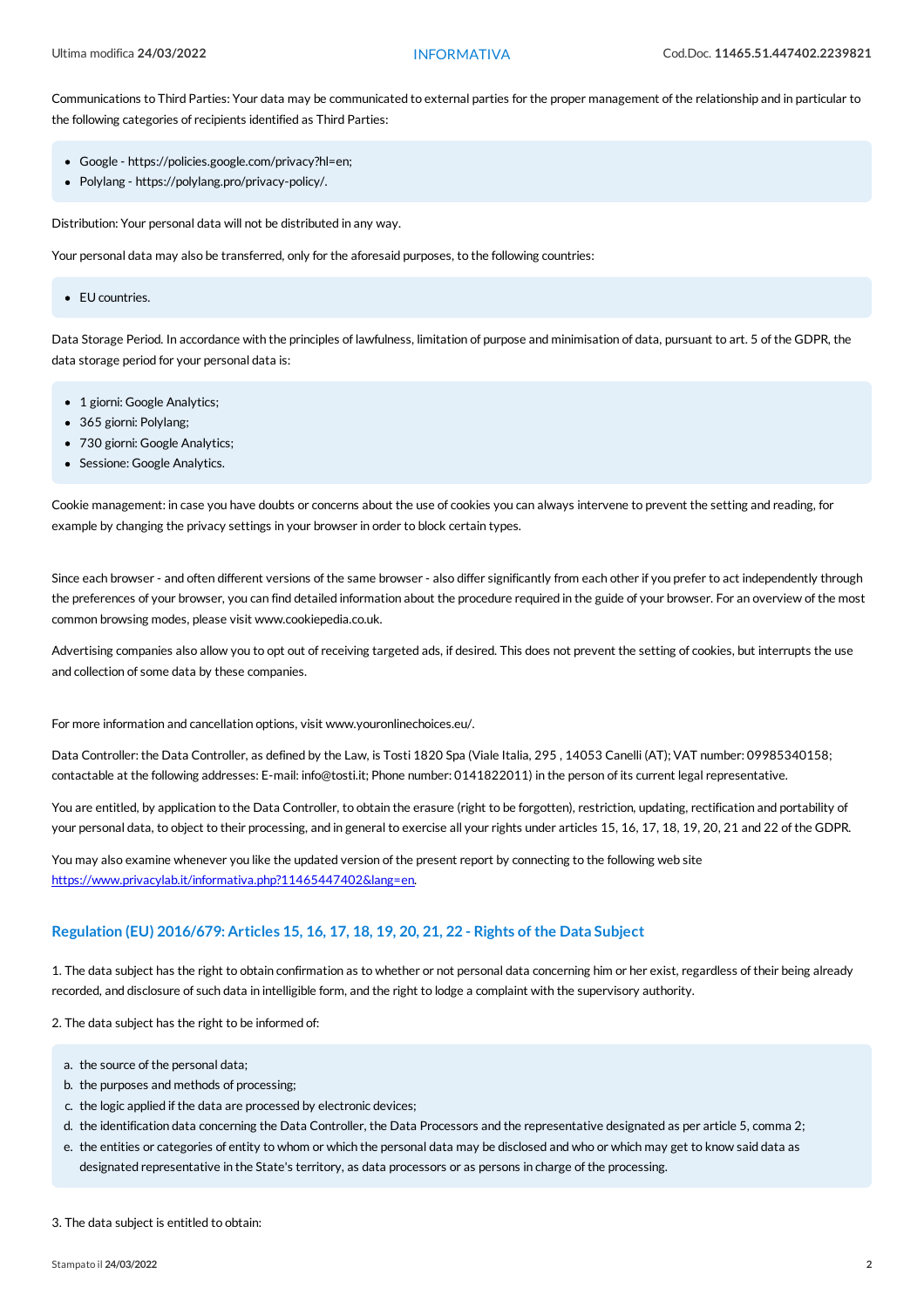- a. the updating, rectification or, where interested therein, integration of the data;
- b. the erasure, anonymisation or blocking of data that have been unlawfully processed, including data whose retention is not necessary for the purposes for which they were collected or subsequently processed;
- c. certification to the effect that the operations as per letters a) and b) have been notified, as also related to their contents, to the entities to whom or which the data were disclosed or disseminated, unless this requirement proves impossible or involves a manifestly disproportionate effort compared to the right that is to be protected;
- d. the portability of the data.

4. The data subject has the right to object, in whole or in part:

- a. on legitimate grounds, to the processing of personal data concerning him/her, even though they are relevant to the purpose of the collection;
- b. to the processing of personal data concerning him/her, where it is carried out for the purpose of sending advertising materials or direct selling or else for the performance of market or commercial communication surveys.